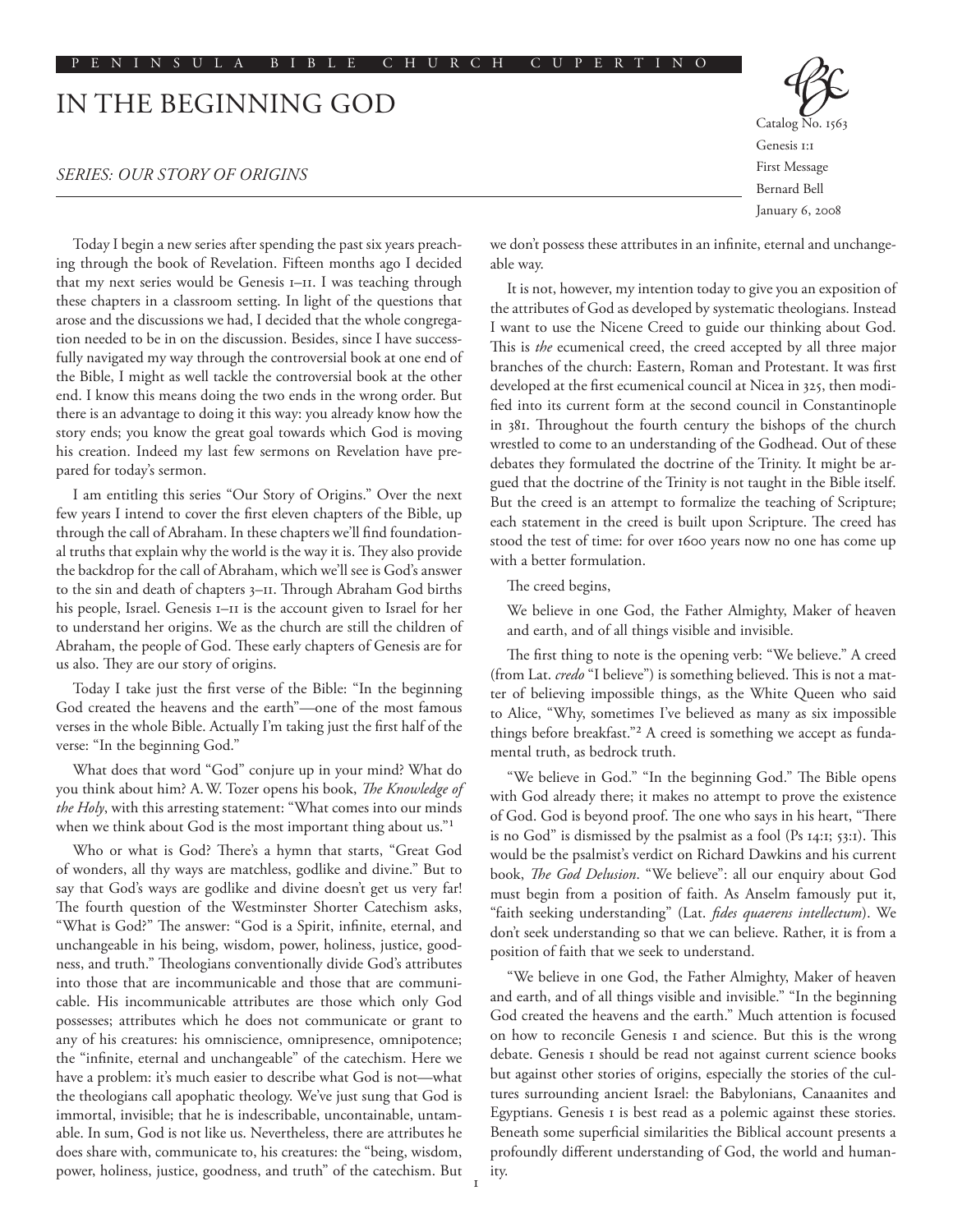"In the beginning God created." Here we have an immediate profound difference from the other creation stories. In the Biblical account there is no theogony, no account of the creation of gods. There is no primeval struggle between good and bad gods. There is only one God, and he is already there as the curtain opens on the beginning. Belief in one God, in monotheism, was a bedrock of Israelite faith, as expressed in the Shema: "Hear, O Israel: The Lord our God, the Lord is one" (Deut 6:4). We affirm it in the creed: "We believe in one God." There is no multiplicity of gods. God himself is not created; there is no theogony. There is only cosmogony, creation of the cosmos. There is thus a fundamental divide between Creator and his creation, between the Maker and what he has made: heaven and earth, all things visible and invisible. All of creation owes its allegiance and worship to its creator.

The creed continues its statement of what we believe:

And in one Lord Jesus Christ, the only-begotten Son of God, begotten of the Father before all worlds; God of God, Light of Light, very God of very God; begotten, not made, being of one substance with the Father, by whom all things were made.

Though we affirm one God, we also affirm belief in one Lord Jesus Christ, the Son of God, who is himself fully God. This status of the Son was the primary issue being debated in the fourth century. Arius, a presbyter in Alexandria, was teaching, "There was a time when the Son was not." No, the councils insisted; the Son is himself eternal. There was never a time when the Son was not. He is begotten, not made. Though begotten, he is eternally-begotten, and in such a way as to share one substance with the Father.

Here we are treading on holy ground. John's gospel especially highlights the relationship between the Father and the Son. In a clear echo of Genesis 1:1, it begins,

**In the beginning was the Word, and the Word was with God, and the Word was God. He was with God in the beginning. Through him all things were made; without him nothing was made that has been made. (John 1:1-3 TNIV)**

Four times in John (1:14, 18; 3:16, 18), Jesus is called the *monogenēs*, the "only begotten" (NASB), "the one and only Son" (TNIV). God has always been a Father, and he has always had an only-begotten Son. This Father-Son relationship lies at the very heart of God. The Son is "in the bosom of the Father" (NASB), "in the closest relationship with the Father" (TNIV; John 1:18). The Father loves the Son (John 3:35; 5:20), indeed has done so since before the creation of world (John 17:24). The Son shared the Father's glory before the world began (John 17:5). The Son is in the Father and the Father in him; the Son and the Father are one (John 17:21-22).

After Jesus' baptism, the Father spoke from heaven, "You are my Son, whom I love; with you I am well pleased" (Mark 1:11; cf. Matt 3:17; Luke 3:22). On the Mount of Transfiguration he again spoke from heaven, "This is my Son, whom I love. Listen to him!" (Mark 9:7; cf. Matt 17:5).

The Son is the Father's only-begotten, and he is the Father's beloved. The Fourth Gospel makes it clear that the engine driving everything is the love between the Father and the Son. The Father loves the Son; the Son loves the Father and does his pleasure. They bask in shared glory. And they have done so since before the beginning.

Being there in the very beginning, the Son was involved in creation:

**The Son is the image of the invisible God, the firstborn over all creation. For in him all things were created: things in heaven and on earth, visible and invisible, whether thrones or powers or rulers or authorities; all things have been created through him and for him. He is before all things, and in him all things hold together…God was pleased to have all his fullness dwell in him. (Col 1:15-17, 19)**

Next week we will see that God spoke the cosmos into existence. From John's prologue we learn that that word was the Son himself. God created all things in him, through him and for him.

Alongside our faith in one God we declare our faith in one Lord Jesus Christ, the eternally-begotten and beloved Son who is himself God. One of the most remarkable things about the early church is its worship of Jesus Christ. The early Christians were all Jews, staunchly committed to monotheism, to the Shema's declaration that "the Lord is one." Yet they immediately began to worship Jesus alongside God, indeed as God, without sacrificing their monotheism.

There is still more to the creed. It continues with a third statement:

And we believe in the Holy Spirit, the Lord and Giver of Life; who proceeds from the Father [and the Son];<sup>3</sup> who with the Father and the Son together is worshiped and glorified.

God's Spirit was also present at the beginning of creation (1:2). It is clear from the rest of Scripture that the Spirit is in a closer relationship to God than even the most exalted angels or cherubim—that he is God.

Who is God? God is triune: Father, Son and Holy Spirit. The Son eternally begotten of the Father; the Spirit eternally proceeding from the Father and or through the Son. This is the core declaration of the creed.

The statement "In the beginning God" invites the inevitable question, "What was God doing before the beginning?" This is an ageold question. It was already a standard question when Augustine wrote *Confessions* (398). He notes that the standard answer to the question "What was God doing before he made heaven and earth?" is "He was preparing Hell for people who pry into mysteries."4 Augustine himself refused to give this answer, noting that since God created time itself the question is irrelevant: before God created time there was no "then," so how can we ask what God was doing "then"? Instead Augustine heads in a different direction.

What was God doing before the beginning? The triune God was basking in mutual love and glory. The Father loved the Son; the Son loved the Father. In his treatise *On the Trinity* (399-419), Augustine notes that there are three components to love: the lover, the beloved and the love itself.5 He then identifies the Father as the lover; the Son as the beloved; and the Spirit as the mutual love flowing between Father and Son.<sup>6</sup>

The three persons of the Trinity coinhere: they are mutually involved in each other while yet remaining distinct. The past two decades have seen a great resurgence of interest in this way of understanding the Godhead. The main term used for this coinherence, this mutual loving involvement in one another, is *perichoresis*, the Greek term used by John of Damascus, one of the Greek Fathers.

There are some important implications of this. The triune God was fully satisfied within himself before the beginning. He has always been a loving and relational God. God is love. The archetypal love is the loving relationship between Father and Son. He has no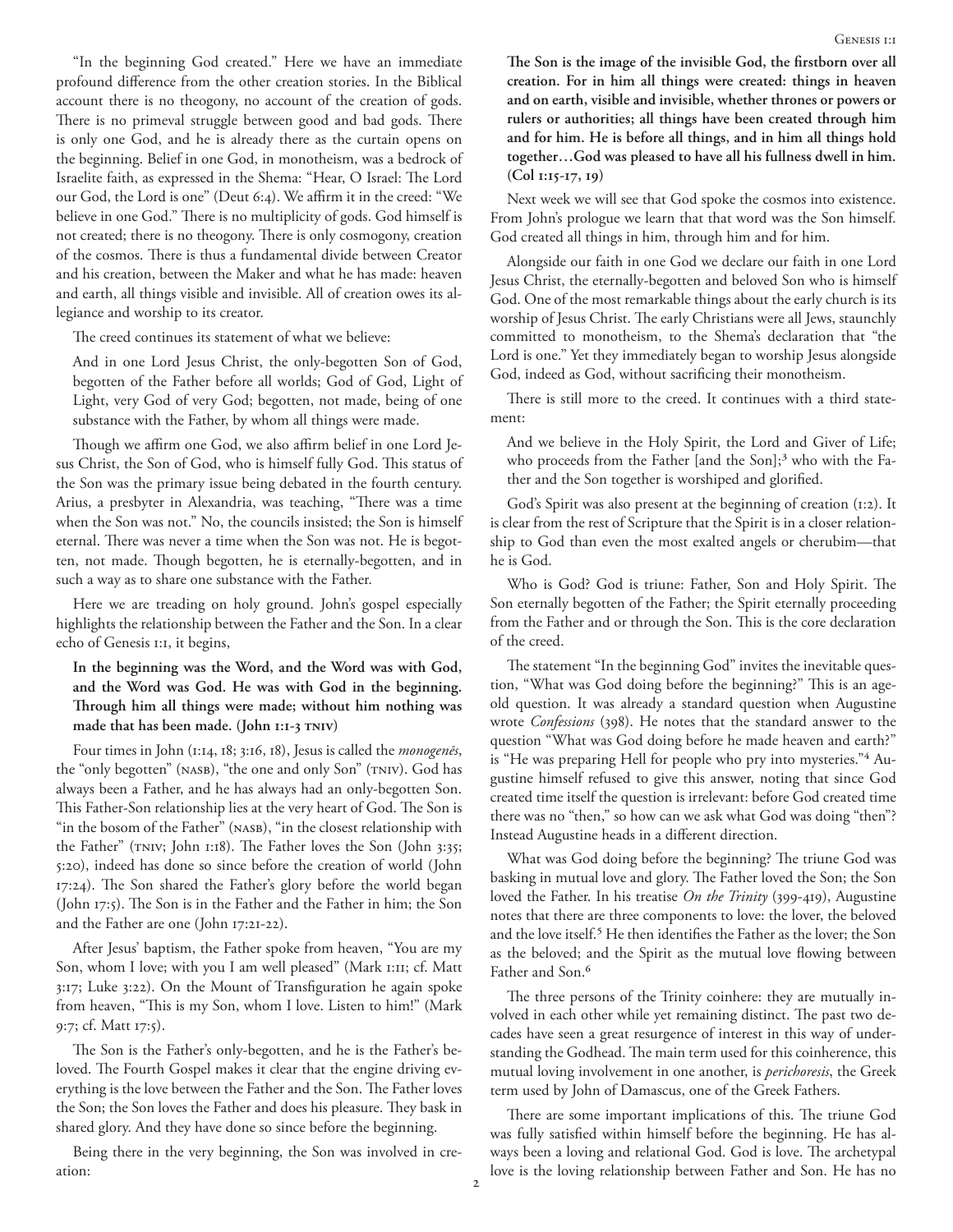## In the Beginning God

need for anything else, being fully satisfied within the Trinity. The theological term for this is *aseity*: God is fulfilled from himself (Lat. *a se*). Nevertheless, God chose to create a cosmos. He did so not out of any need, but solely for his good pleasure. Each day he looked on what he had made and saw that it was good. God himself is "the eternal Beholder of creation…the divine Spectator of the world he's created. God looks at everything in admiration; and whatever he admires, he simply lets be."7 God didn't have to make the world; "it's the overflow of the totally unnecessary love of the Trinity as they tell each other how delicious they find things."8

This aseity of God is actually very good news. He is not codependent or contingent. He made this cosmos not because he had to but because he wanted to. God likes this world he has made. It's because he is the Creator who takes pleasure in his creation that he goes to such great lengths to redeem it. God as Redeemer is predicated on God as Creator. Both creation and redemption flow out of the shared love within the Godhead.

Likewise, God made us humans not because he had to but because he wanted to. Here is another big difference between the Genesis account and those of the surrounding cultures. In the Babylonian account, *Enuma elish*, humans are created because the lesser gods, who are themselves created, make so much noise pestering the greater gods to make some laborers to do the grunt work for them; the greater gods make humans to get some peace. But Genesis shows that God makes humans because he delights to do so. He likes us. Even when we sin he puts up with us and sets to work to bring us back to himself. We so easily think of God waiting with a two-by-four to whack us over the head when we step out of line. But to Moses he revealed his glory and proclaimed his name: "The Lord, the Lord, the compassionate and gracious God, slow to anger, abounding in love and faithfulness, maintaining love to thousands, and forgiving wickedness, rebellion and sin" (Exod 34:6-7). And this just after the golden calf incident! To Israel he revealed himself as a lover wooing back his adulterous wife. Why? Because he needs us? Because we're deserving? Because he owes us? No, because he loves us. The model for that love is the love he has for his Son, which he freely chooses to extend to us, to do so in his Beloved, even at the cost of his Beloved, his one and only.

God makes us because he delights to do so. When God creates humans on the sixth day as the climactic act of his creation, he makes them in his own image. There is a heavenly model for this image, for the Son is the express image of the Father. It has been aptly said that in the beginning God made man in his image and man has been returning the compliment ever since. God critiques the wicked in Israel, "you thought I was altogether like you" (Ps 50:21). There are many ways in which mankind makes gods in his own image.

Walking around Athens, Paul was grieved as he saw a city full of idols, even an altar to an unknown God. He therefore proclaimed to them the God of whom they were ignorant:

**"The God who made the world and everything in it is the Lord of heaven and earth and does not live in temples built by hands. And he is not served by human hands, as if he needed anything. Rather, he himself gives everyone life and breath and everything else…Therefore since we are God's offspring, we should not think that the divine being is like gold or silver or stone—an image made by human design and skill" (Acts 17:24-25, 29)**

The most obvious way of making gods in our image is worshiping a man-made, manlike statue in a man-made temple. Speaking through Isaiah to the Jewish exiles in the idol-filled city of Babylon, God ridiculed the idol-worshiper: taking a tree, he burns half of it for warmth and to bake his bread; the other half he makes into an idol, to whom he prays, "Save me; you are my God" (Isa 44:9-20).

I've lived in countries where people do prostrate themselves before man-made statues in man-made temples. The Western world is too enlightened, rational, sophisticated to do that. But we are still very good at creating idols. We too easily give our devotion to that which has not created us. But more subtly, we align God to our programs rather than aligning ourselves to God's program. This is what happens when our thinking begins with self not with God. Donald Mc-Cullough writes of this in *The Trivialization of God: The Dangerous Illusion of a Manageable Deity*.9 The cover displays the word "God" on a big yellow campaign button, illustrating the point that we so easily try to co-opt God into our own program. When asked during the Civil War whether he thought God was on his side, Abraham Lincoln replied, "Sir, my concern is not whether God is on our side; my greatest concern is to be on God's side, for God is always right." McCullough identifies some of the ways in which we co-opt God as God of our cause. As "God of my comfort" we treat him as the Great Therapist who is obliged to make us happy. As "God of my success" we treat him as our Personal Trainer who will coach us to prosperity. As "God of my nation" we treat him as Guardian of Christian America. In these and many more ways we trivialize God. We fail to begin our thinking with God. We fail to start with the first verse of the Bible: "In the beginning God." It is a tragedy because God is up to things far grander than my comfort, my success, my nation. He doesn't promise me life, liberty and the pursuit of happiness. He invites me into his love, the love which he has shared with his Son since before the beginning.

In this love he has created us to know him. The oracle at Delphi said, "Know thyself." But knowledge of self is only true knowledge within the context of knowledge of God. Calvin begins his *Institutes* with this statement: "Nearly all the knowledge we possess, that is to say, true and sound wisdom, consists of two parts: the knowledge of God and of ourselves."10 The two play off each other: knowledge of God enhances knowledge of self and vice versa. Knowledge of God begins with this first verse, "In the beginning God." God is the omnipotent, omnipresent, omniscient Creator, but what most characterizes him is the relationship of mutual love within the Godhead. Our response is worship, to "love and sing and wonder." But then we look at self, seeing not how good we are but how bad we are. We are driven to despair until we look up again and see God. Reminded that nevertheless God loves us in Christ, we are again "lost in wonder, love, and praise." Rather than co-opting God into our programs, we see ourselves raised into God's program. And as we contemplate the Lord we find ourselves "being transformed into his image with ever-increasing glory" (2 Cor 3:18).

This double knowledge of God and of self has been a key to healthy spiritual life for most of the church age. Alas this is not the popular view today. We have everything backwards. Rather than seeing how we fit into God's great plan, we focus on how God can help us achieve our great plans. And so we fret and worry, seeking the right formula for success. We fail to begin with God. Tozer writes, "The man who comes to a right belief about God is relieved of ten thousand temporal problems."11 David is a great example of this sort of life, of a man who thinks rightly about God. Many of his psalms are laments, written when he was far from comfort and success, but he always ended by looking on God. In Psalm 34, for example, he